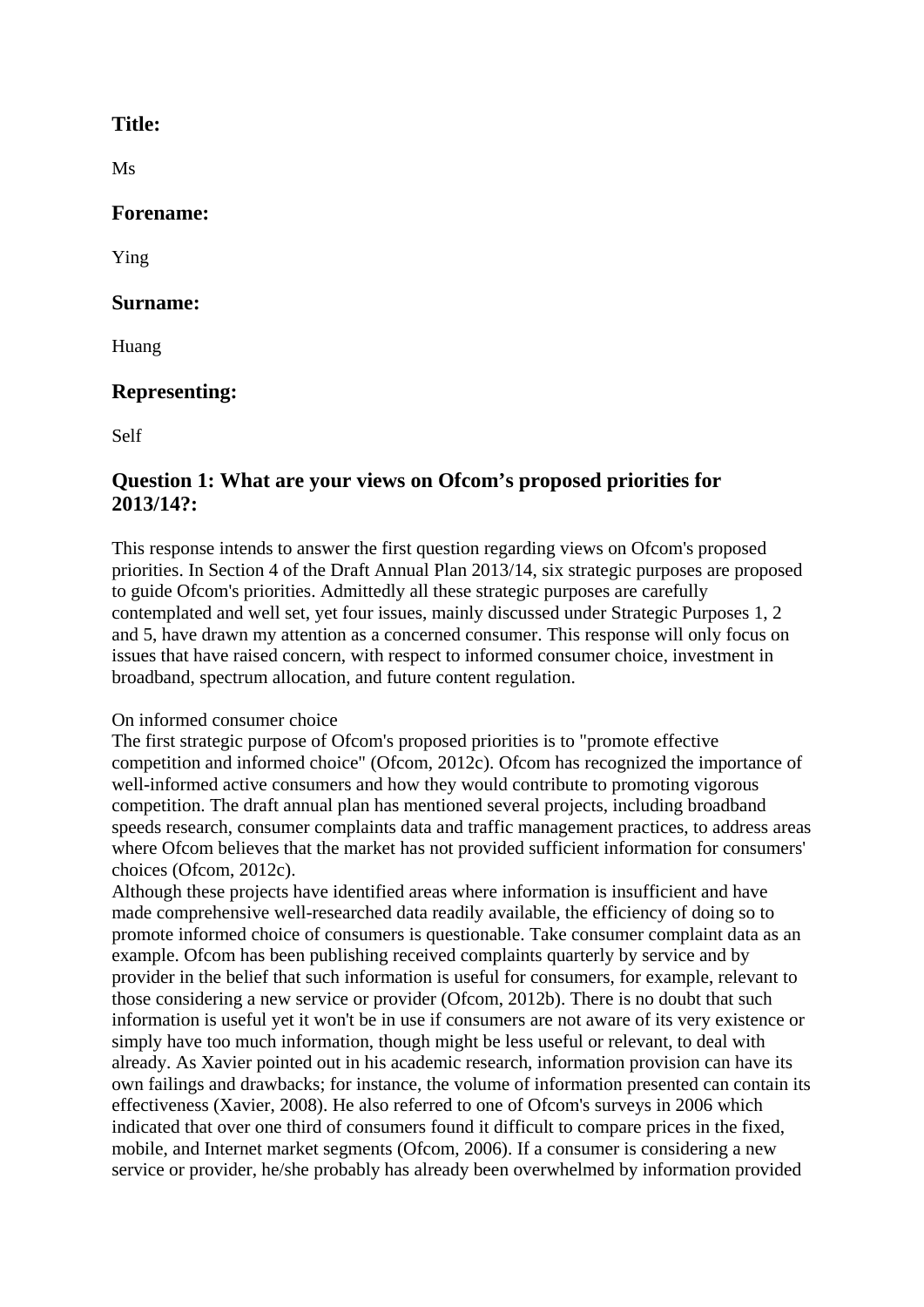by different providers concerning different aspects of the service, be it price, quality, or bundled schemes; what is the possibility that they would seek additional information from the regulator?

One may argue that this is exactly why data provided by regulator i.e. Ofcom is crucial and should play an important role in guiding consumers to make sensible choices. I agree. Yet "ensuring that clear and relevant information is readily available" (Ofcom, 2012c) is not efficient enough to fulfill its purpose. This then leads to a suggestion to improve the current proposed priorities, that is, Ofcom should make more proactive efforts to help promote informed choice. A possible solution could be to enforce or incentivize providers to publish reliable third-party data (could be Ofcom data or data from a third-party research institute to maintain independence) concerning essential aspects of service providers themselves (price, complaints handling, etc.) through different channels which providers use to reach consumers such as leaflet and websites.

#### On investment in broadband

Under Strategic Purpose 1, another priority is to "ensure effective competition and investment in both current and superfast broadband" (Ofcom, 2012c). In this section the specifics to ensure that BT shares its infrastructure to allow competition should be applauded; yet the part of providing public funding to supplement private investment to help achieve this target is rather unclear. It has not specified where the funding might be allocated, neither geographically or in terms of layers or levels, i.e. only on infrastructure level or beyond that. This is important because it is directly related to the efficiency and legitimacy of the funding. First of all, where the funding goes geographically will affect the efficiency of network upgrade in general. As academic research has shown, the degree to which public investment can leverage private investment is key to the success of government investment in broadband. This may mean that public investment may have to be concentrated in areas which private investment will not reach or where competitive forces will not elicit private coverage (Cave & Martin, 2010). The suggestion is that such areas should be identified and more funding should be directed to these areas exclusively. As for the legitimacy, the government funding in infrastructure can be justified by academic references (Noam, 2010) and in practice (Asian countries), but not in other areas apart from infrastructure. Therefore, the public investment should be strictly limited in the infrastructure level only and leave the rest to the market mechanism to avoid excessive interference with the competitive market.

#### On spectrum allocation

The draft annual plan has set "Secure optimal use of spectrum" as their Strategic Purpose 2 and has included both current undertaking - timely clearance and plans for future development - support for the release or potential release of new bands (Ofcom, 2012c). It is reassuring to see that Ofcom has shaped its spectrum policy to satisfy the consumer demand for mobile capacity. There is only one suggestion regarding the implementation of spectrum policy, that is, to keep the consumers informed about possible influence on their daily life due to the change of spectrum allocation.

In the priorities outlined, the draft annual plan has taken into account different stakeholders involved in the spectrum policy change, with a primary focus on licensees and the government. The consumers are mentioned once in relation to the clearance of 800 MHz: "consumers will be informed and given guidance if required about retuning their TV sets or set-top boxes" (Ofcom, 2012c). This is a very example that spectrum policy change can affect people's daily life and the suggestion is that Ofcom should come up with a consistent and transparent system to inform consumers, i.e. the general public of updated changes, both enforced and potential, in spectrum policy and how these changes may influence their life,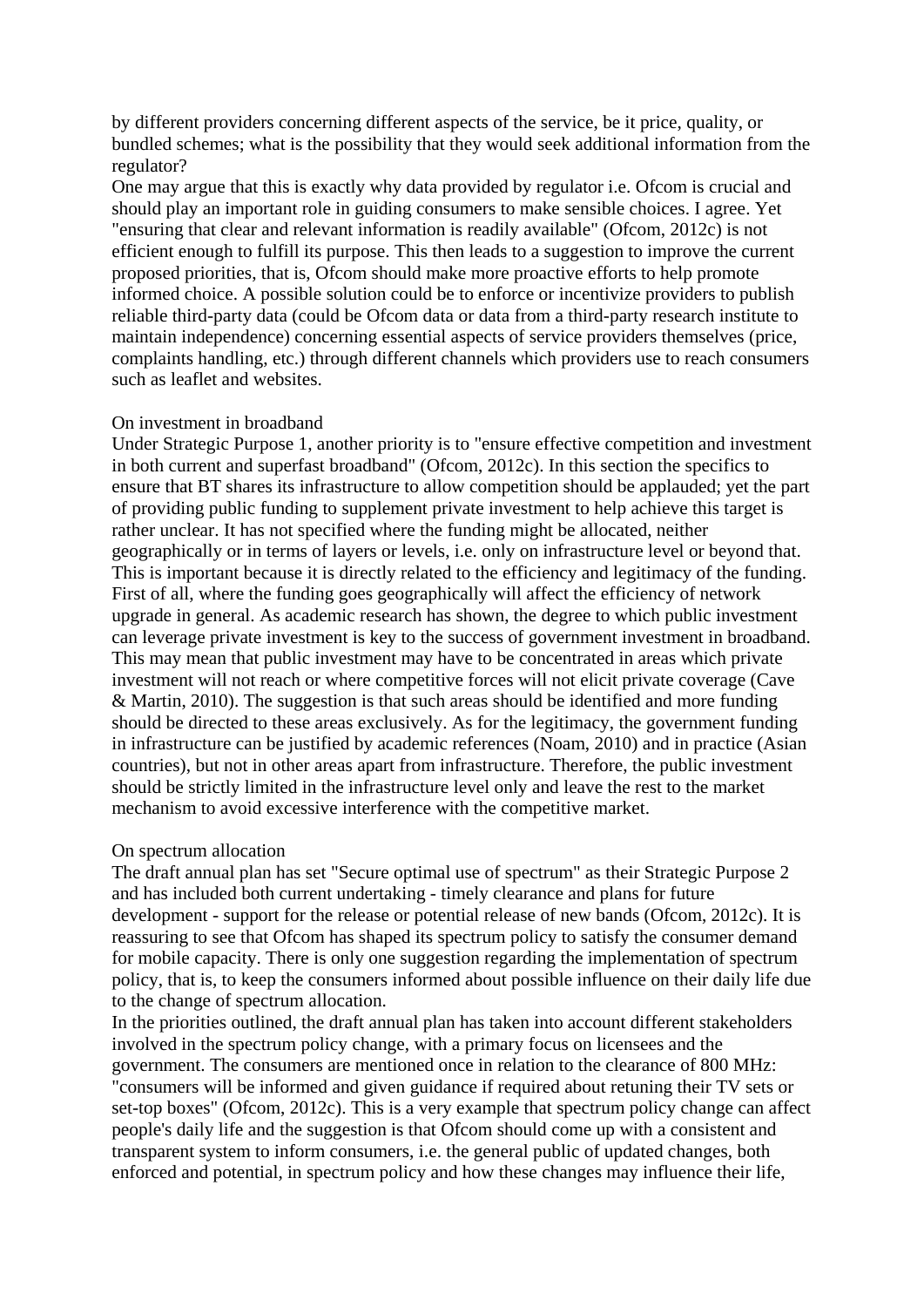which is also an efficient way to prepare them for possible cooperation needed.

### On future content regulation

Under Strategic Purpose 5 "Maintain audience confidence in broadcast content", one specific priority is to "develop approaches to future content regulation" (Ofcom, 2012c). It is understandable that the rapid change in technology, especially the trend of convergence, has posed considerable challenge for future content regulation, yet the draft annual plan this year has not gone very far from last year, given that Clause 4.51 and 4.52 in this year's draft annual plan is exactly the same with Clause 3.38 and 3.39 of last year's published annual plan (Ofcom, 2012a). With the same content available across platforms and networks, an updated content regulation scheme that fits with convergence is urgently needed. The suggestion is that Ofcom should start with consultations and a preliminary framework and it can draw references from other countries. For example, the Australian government and Australian Law Reform Commission published a final report on a new national classification scheme and content regulation in the context of convergent media in February 2012. The key features of the report include platform-neutral regulation, a shift in regulatory focus to restricting access to adult content, co-regulation and industry classification, etc. (Australian Law Reform Commission, 2012). Some of the features happen to concord with certain academic arguments. For instance, Blackman argued that convergence requires re-examining the basis for regulation and that sector specific regulation should be reduced (Blackman, 1998), which justifies the platform-neutral regulation proposed by Australia.

Above are the four issues that I'm concerned with the draft annual plan for 2013/14. In general I recognize the priorities Ofcom has drafted for the next year, which covers all three key issues Ed Vaizey said that the Communications White Paper will address: connectivity, content and consumer (Vaizey, 2013). As a consumer, I sincerely hope that Ofcom can develop more consumer-friendly policies, no matter in terms of helping us make informed choice or informing us about possible adjustments needed due to spectrum policy changes. I also hope that Ofcom can lead us into the future era of communication by addressing various issues such as broadband connectivity and convergent content regulation.

### References

Australian Law Reform Commission. (2012). Classification - Content Regulation and Convergent Media Final Report.

Blackman, C. R. (1998). Convergence between Telecommunications and Other Media How should regulation adapt? Telecommunications Policy, 22, pp. 163-170.

Cave, M., & Martin, I. (2010). Motives and means for public investment in nationwide next generation networks. Telecommunications Policy, 34, pp. 505-512.

Noam, E. M. (2010). Regulation 3.0 for Telecom 3.0. Telecommunications Policy, 34, pp. 4- 10.

Ofcom. (2012a, March 29). Annual Plan 2012/13. Retrieved February 16, 2013, from [http://www.ofcom.org.uk/files/2012/03/Annual\\_Plan\\_2012-13.pdf](http://www.ofcom.org.uk/files/2012/03/Annual_Plan_2012-13.pdf)

Ofcom. (2012b, December 18). Telecoms and Pay TV Complaints Q3 (July to September) 2012. Retrieved February 16, 2013, from

[http://stakeholders.ofcom.org.uk/binaries/research/telecoms-research/complaints/Telecoms](http://stakeholders.ofcom.org.uk/binaries/research/telecoms-research/complaints/Telecoms-complaints-q3-2012.pdf)[complaints-q3-2012.pdf](http://stakeholders.ofcom.org.uk/binaries/research/telecoms-research/complaints/Telecoms-complaints-q3-2012.pdf)

Ofcom. (2012c, December 19). Draft Annual Plan 2013/14. Retrieved February 15, 2013, from

[http://stakeholders.ofcom.org.uk/binaries/consultations/annuealplan1314/summary/condoc.pd](http://stakeholders.ofcom.org.uk/binaries/consultations/annuealplan1314/summary/condoc.pdf) [f](http://stakeholders.ofcom.org.uk/binaries/consultations/annuealplan1314/summary/condoc.pdf)